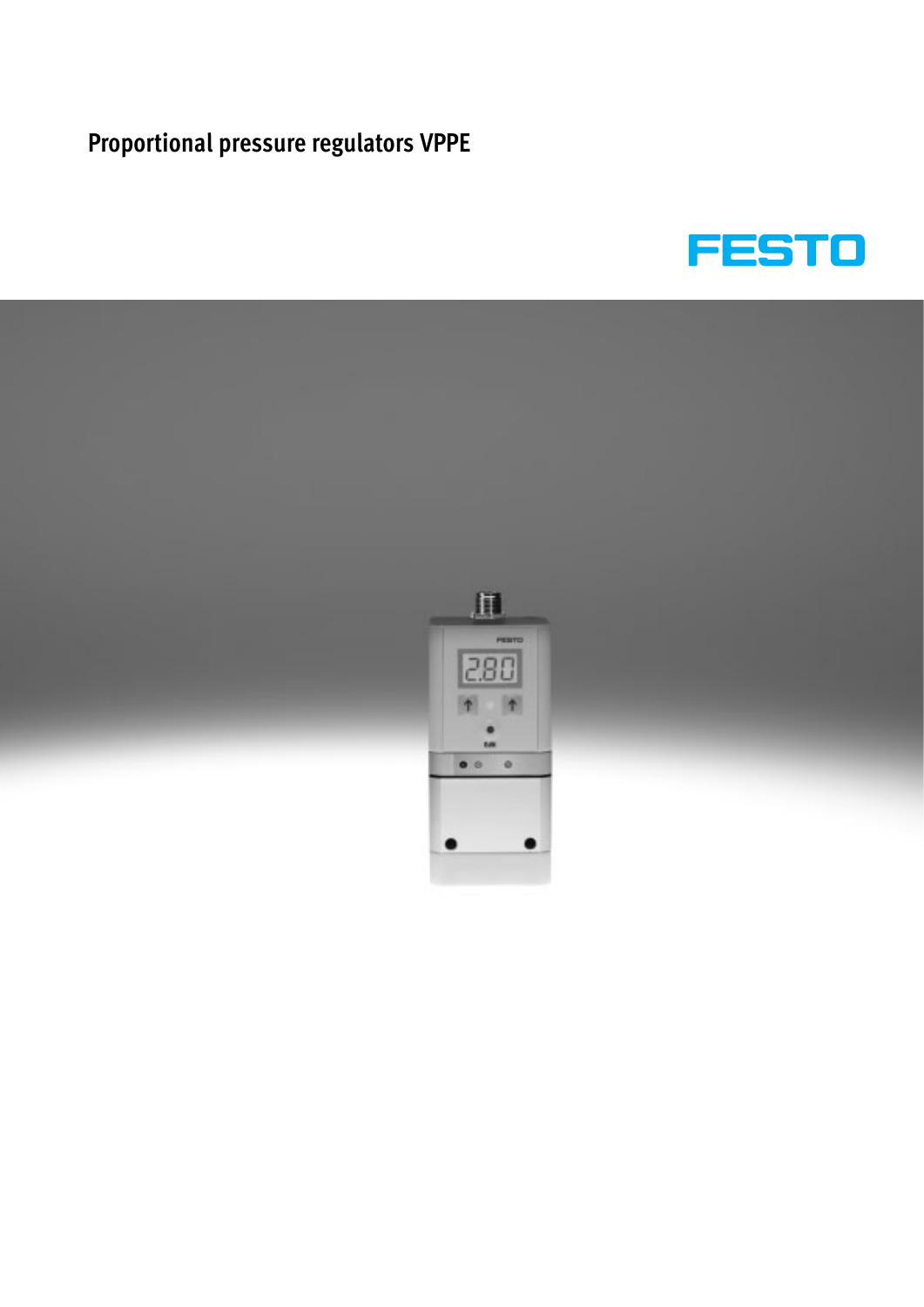#### **FESTO**

Product range overview

| <b>Function</b> | <b>Version</b>  | <b>Nominal size</b><br><b>Pneumatic</b><br>for pressurisation/<br>connection |         | <b>Pressure regulation</b><br>range | Setpoint input      | $\rightarrow$ Page/<br>Internet |    |
|-----------------|-----------------|------------------------------------------------------------------------------|---------|-------------------------------------|---------------------|---------------------------------|----|
|                 |                 |                                                                              | exhaust |                                     | <b>Voltage type</b> | <b>Current type</b>             |    |
|                 |                 |                                                                              | [mm]    | [bar]                               | 010V                | 4  20 mA                        |    |
| Proportional    | Without display |                                                                              |         |                                     |                     |                                 |    |
| pressure        | 6.              | G1/8                                                                         | 5/2.5   | 0.156                               |                     |                                 | 6  |
| regulator       |                 |                                                                              |         |                                     | п                   |                                 |    |
|                 |                 |                                                                              |         |                                     |                     |                                 |    |
|                 | With display    |                                                                              |         |                                     |                     |                                 |    |
|                 |                 | G1/8                                                                         | 5/2.5   | 0.022<br>0.066                      | $\blacksquare$      | п                               | 10 |
|                 |                 |                                                                              |         | 0.1  10                             |                     |                                 |    |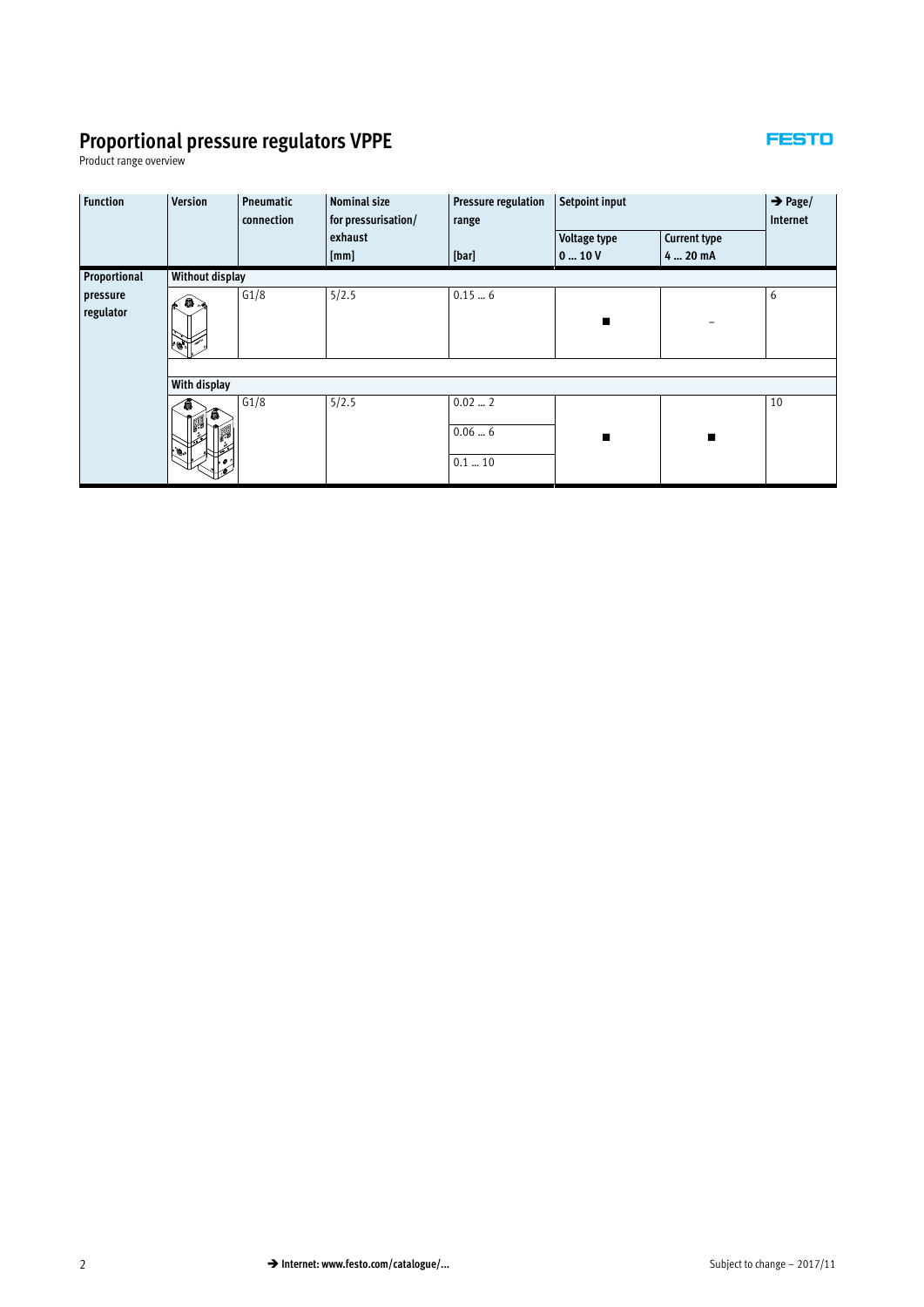**FESTO** 

Peripherals overview



|                         | <b>Accessories</b>                    |                          |                                                                   |                             |
|-------------------------|---------------------------------------|--------------------------|-------------------------------------------------------------------|-----------------------------|
|                         |                                       | Type                     | <b>Brief description</b>                                          | $\rightarrow$ Page/Internet |
| $1\,$                   | Prop. pressure regulator              | VPPE                     |                                                                   | 8                           |
| $\sqrt{2}$              | Prop. pressure regulator with display | VPPE  E1                 |                                                                   | 13                          |
| $\overline{\mathbf{3}}$ | Setpoint module                       | <b>MPZ</b>               | For generating 6+1 analogue voltage signals                       | 8,13                        |
| $\boxed{4}$             | Digital input/output                  |                          | For actuating the setpoint module                                 | $\qquad \qquad -$           |
| $\overline{5}$          | Connecting cable                      | SIM-M12-5GD--PU          | With straight plug socket for actuating the VPPEE1                | 13                          |
| $\boxed{6}$             | Plug socket                           | SIE-GD                   | Straight plug socket for actuating the VPPE                       | 8                           |
| $\sqrt{7}$              | Plug socket                           | SIE-WD-TR                | Angled plug socket for actuating the VPPE                         | 8                           |
| $\boxed{8}$             | Connecting cable                      | SIM-M12-4GD-5PU          | With straight plug socket for actuating the VPPE                  | 8                           |
| $\overline{9}$          | Connecting cable                      | SIM-M12-4WD-5PU          | With angled plug socket for actuating the VPPE                    | 8                           |
| $\boxed{10}$            | Push-in fitting                       | QS                       | For connecting compressed air tubing with standard O.D.           | quick star                  |
| $\overline{11}$         | Silencer                              | U                        | For fitting in exhaust ports                                      | u                           |
| $\boxed{12}$            | Socket head screw M4x55               |                          | For screwing the VPPE to the mounting plate                       | 15                          |
| $\overline{13}$         | Socket head screw M4x16               |                          | For screwing the mounting plate to the slot nut                   | 15                          |
| $\overline{14}$         | Mounting plate (set)                  | VAME-P5-MK               | For attaching the VPPE to the mounting rail (consists of mounting | 15                          |
|                         |                                       |                          | plate, slot nuts, screws and seals)                               |                             |
| $\overline{15}$         | 0-ring                                |                          | For sealing                                                       | 15                          |
| 16                      | Slot nuts                             | $\overline{\phantom{0}}$ | For clamp fitting components on the mounting rail                 | 15                          |
| $\overline{17}$         | Mounting rail                         |                          | Standard mounting rail as central air supply                      | 15                          |
| $\sqrt{18}$             | Compressed air supply plate (set)     | VABF-P5-P3A3             | For supplying compressed air (consists of compressed air supply   | 15                          |
|                         |                                       |                          | plate, screws and seal)                                           |                             |
| 19                      | Seal                                  | $\overline{a}$           |                                                                   | 15                          |
| $\overline{20}$         | Socket head screw M5x12               | -                        | For screwing a compressed air supply plate to the mounting rail   | 15                          |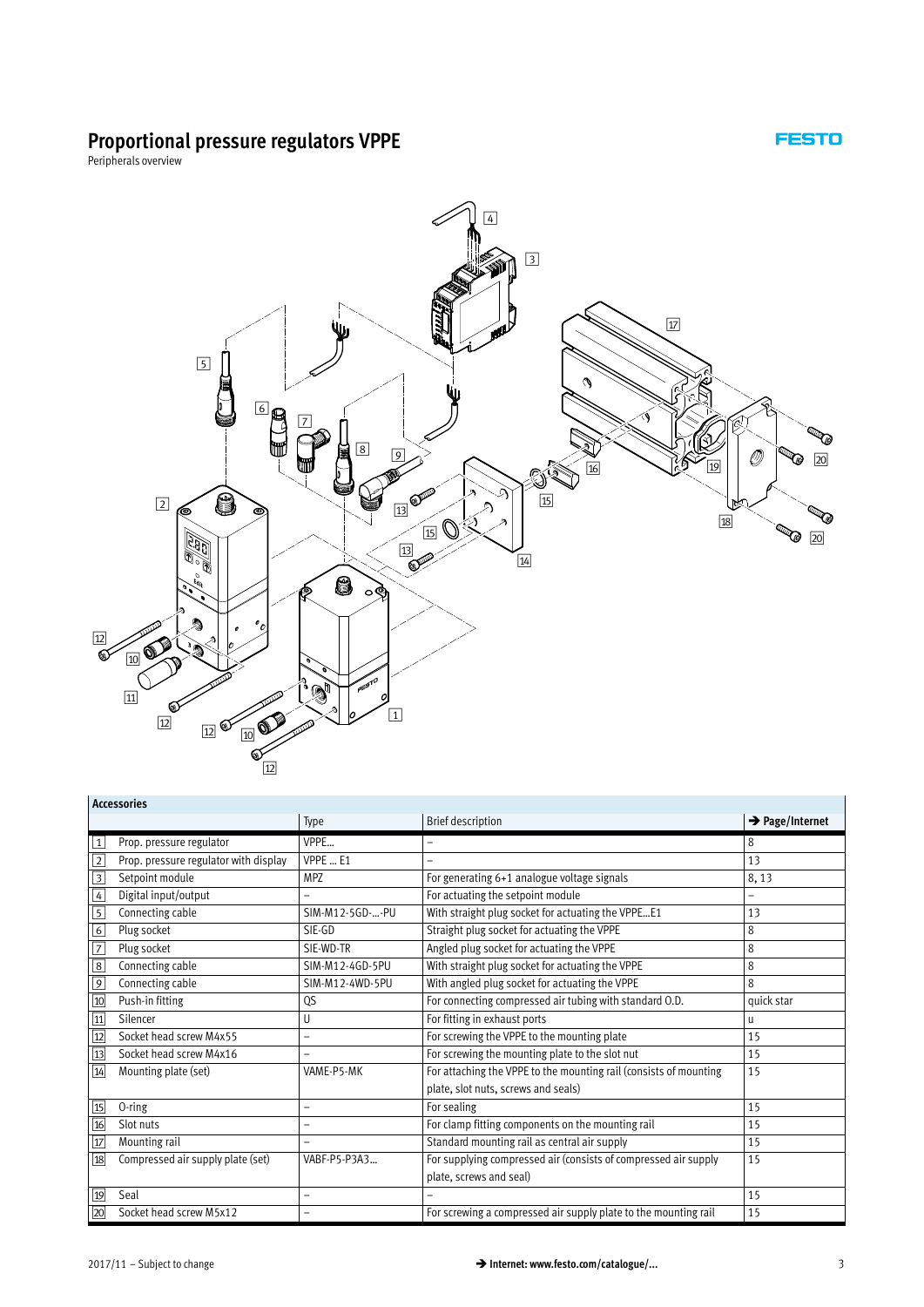**FESTO** 

l.

Peripherals overview – Additional power supply



**Accessories**

|              | , , , , , , , , , , , , , ,           |                    |                                                                     |                             |
|--------------|---------------------------------------|--------------------|---------------------------------------------------------------------|-----------------------------|
|              |                                       | Type               | <b>Brief description</b>                                            | $\rightarrow$ Page/Internet |
| $\mathbf{1}$ | Prop. pressure regulator with display | <b>VPPE  E1</b>    |                                                                     | 13                          |
| 2            | Additional power supply module (set)  | VABF-P5-P1A3       | For supplying compressed air (consists of compressed air supply     | 15                          |
|              |                                       |                    | plate, screws and seal)                                             |                             |
| 3            | Socket head screw M6x20               |                    | For screwing a compressed air supply plate to the slot nut          | 15                          |
| 4            | $0$ -ring                             | -                  | For sealing                                                         | 15                          |
| 5            | Slot nuts                             | -                  | For clamp fitting components on the mounting rail                   | 15                          |
| $ 6\rangle$  | End plate (set)                       | VABE-P5-C          | For sealing the mounting rail (consists of an end plate, screws and | 15                          |
|              |                                       |                    | seal)                                                               |                             |
| 7            | Mounting rail                         | IPM-PN-08-40x80-AL | Standard mounting rail as central air supply                        | 15                          |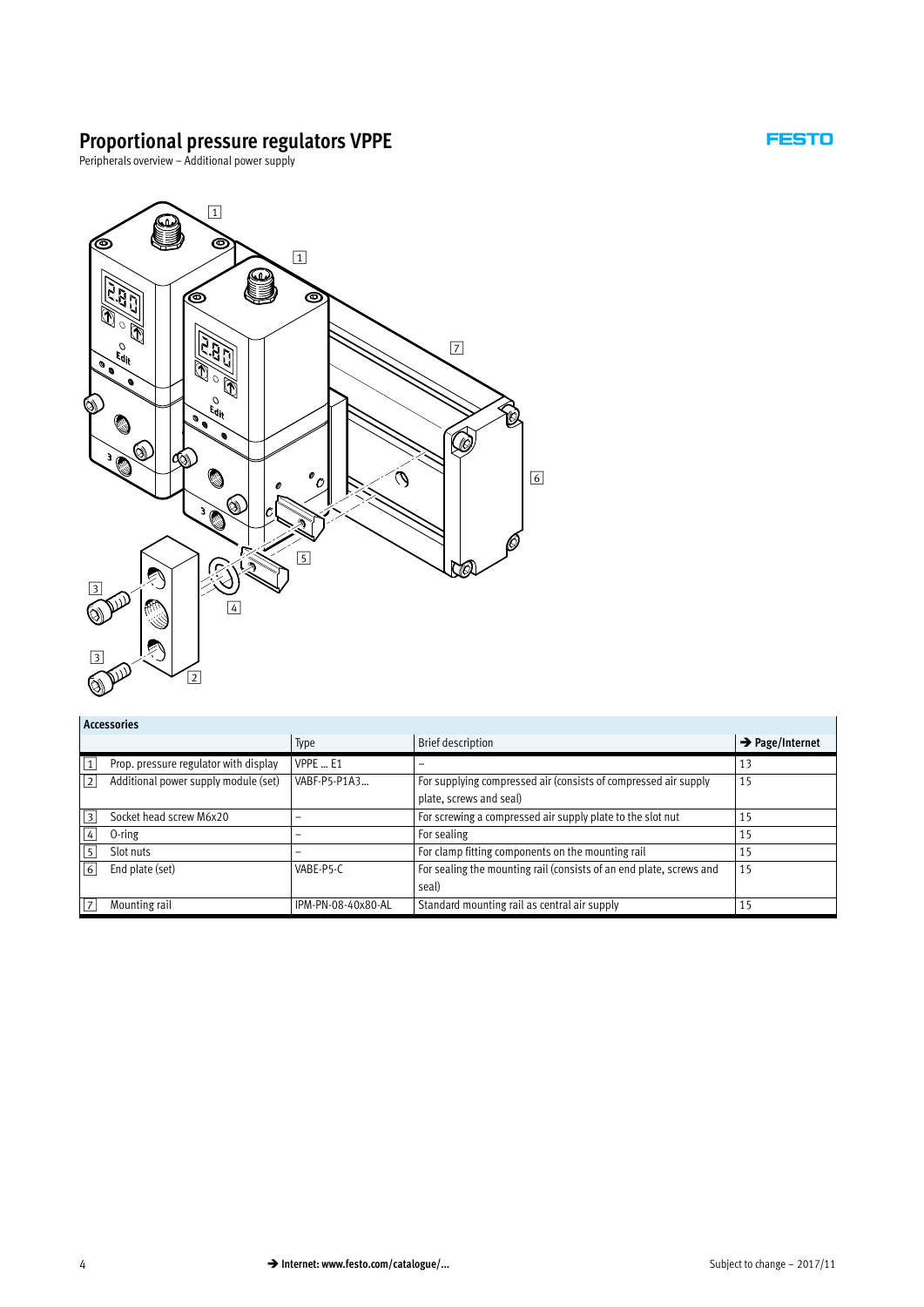

Type codes

|                             |                                      | <b>VPPE</b> |  | 3 | 1/8 | - | 6 | - | 010 |
|-----------------------------|--------------------------------------|-------------|--|---|-----|---|---|---|-----|
|                             |                                      |             |  |   |     |   |   |   |     |
| <b>Type</b>                 |                                      |             |  |   |     |   |   |   |     |
| <b>VPPE</b>                 | Proportional pressure regulator with |             |  |   |     |   |   |   |     |
|                             | switching valve head                 |             |  |   |     |   |   |   |     |
| <b>Valve function</b>       |                                      |             |  |   |     |   |   |   |     |
| 3                           | 3-way pressure regulator             |             |  |   |     |   |   |   |     |
| <b>Pneumatic connection</b> |                                      |             |  |   |     |   |   |   |     |
| 1/8                         | G1/8 female thread                   |             |  |   |     |   |   |   |     |
| Pressure regulation range   |                                      |             |  |   |     |   |   |   |     |
| 6                           | $0.156$ bar                          |             |  |   |     |   |   |   |     |
| Analogue setpoint input     |                                      |             |  |   |     |   |   |   |     |
| 010                         | $0 - 10V$                            |             |  |   |     |   |   |   |     |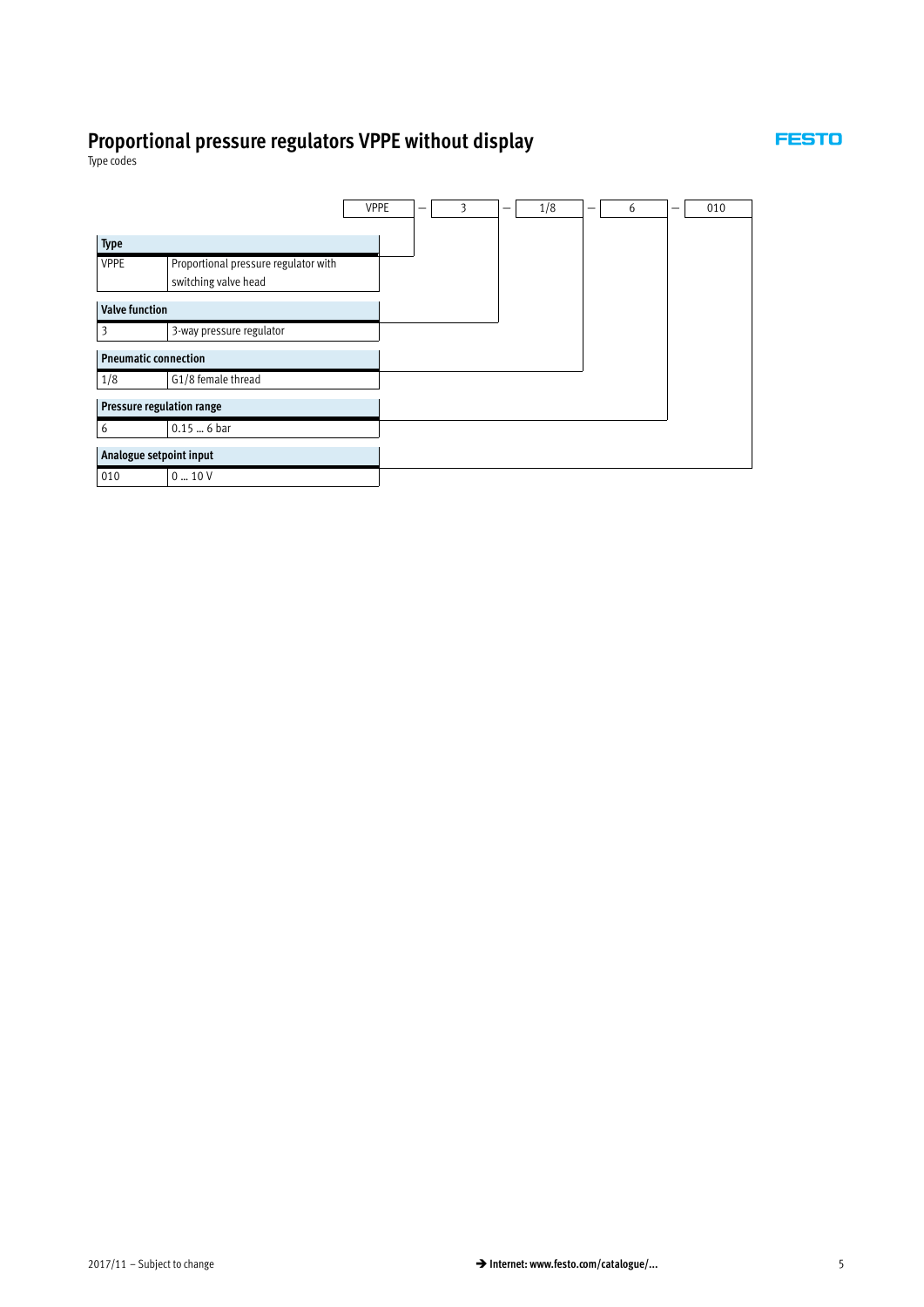<span id="page-5-0"></span>Technical data

- **N** - Flow rate 850 l/min

 $-$ **-**  $\blacksquare$  - Voltage

- Variants - Setpoint input as analogue voltage
	- signal 0 … 10 V

- $\triangle$ - Pressure regulation range 0.15 … 6 bar

21.6 … 26.4 V DC



**FESTO** 

| General technical data       |                |         |                                                                         |
|------------------------------|----------------|---------|-------------------------------------------------------------------------|
| Pneumatic connection 1 and 2 |                |         | G1/8                                                                    |
| Design, valve function       |                |         | Piloted piston regulator, 3-way proportional pressure regulator, closed |
| Sealing principle            |                |         | Soft                                                                    |
| <b>Actuation type</b>        |                |         | Electric                                                                |
| Type of control              |                |         | Piloted via 2/2-way valves                                              |
| Type of mounting             |                |         | Via through-hole                                                        |
| Mounting position            |                |         | Any, preferably vertical                                                |
| Nominal size                 | Pressurisation | [mm]    |                                                                         |
|                              | Exhaust        | [mm]    | 2.5                                                                     |
| Standard nominal flow rate   |                | [1/min] | $\rightarrow$ Graph                                                     |
| Product weight               |                | [g]     | 445                                                                     |

#### **Flow rate qn as a function of output pressure p2**



#### <u>⊫</u><br>█ੁੰ - Note

Output pressure is maintained unregulated if the power supply cable is interrupted.

| <b>Electrical data</b>                             |               |                                  |  |  |  |
|----------------------------------------------------|---------------|----------------------------------|--|--|--|
| <b>Electrical connection</b>                       |               | Plug, round design, 4-pin, M12x1 |  |  |  |
| Operating voltage range                            | <b>IV DCI</b> | $21.6 - 26.4$                    |  |  |  |
| Power supply indicator                             |               | LED                              |  |  |  |
| Residual ripple                                    | [%]           | 10                               |  |  |  |
| Max. electrical power consumption                  | [W]           | 3.6                              |  |  |  |
| Max. current consumption                           | [mA]          | 150                              |  |  |  |
| Setpoint input signal                              | <b>IV DCI</b> | 010                              |  |  |  |
| Switching time on/off                              | [ms]          | 550/1300                         |  |  |  |
| Protection against short circuit/polarity reversal |               | For all electrical connections   |  |  |  |
| Protection class                                   |               | <b>IP65</b>                      |  |  |  |

#### **M12x1 – Pin allocation for VPPE Circuit symbol**



- 1 Supply
- 21.6 … 26.4 V DC
- 2 Setpoint value (–)
- 3 GND (–)
- 4 Setpoint value (+) 0 … 10 V DC

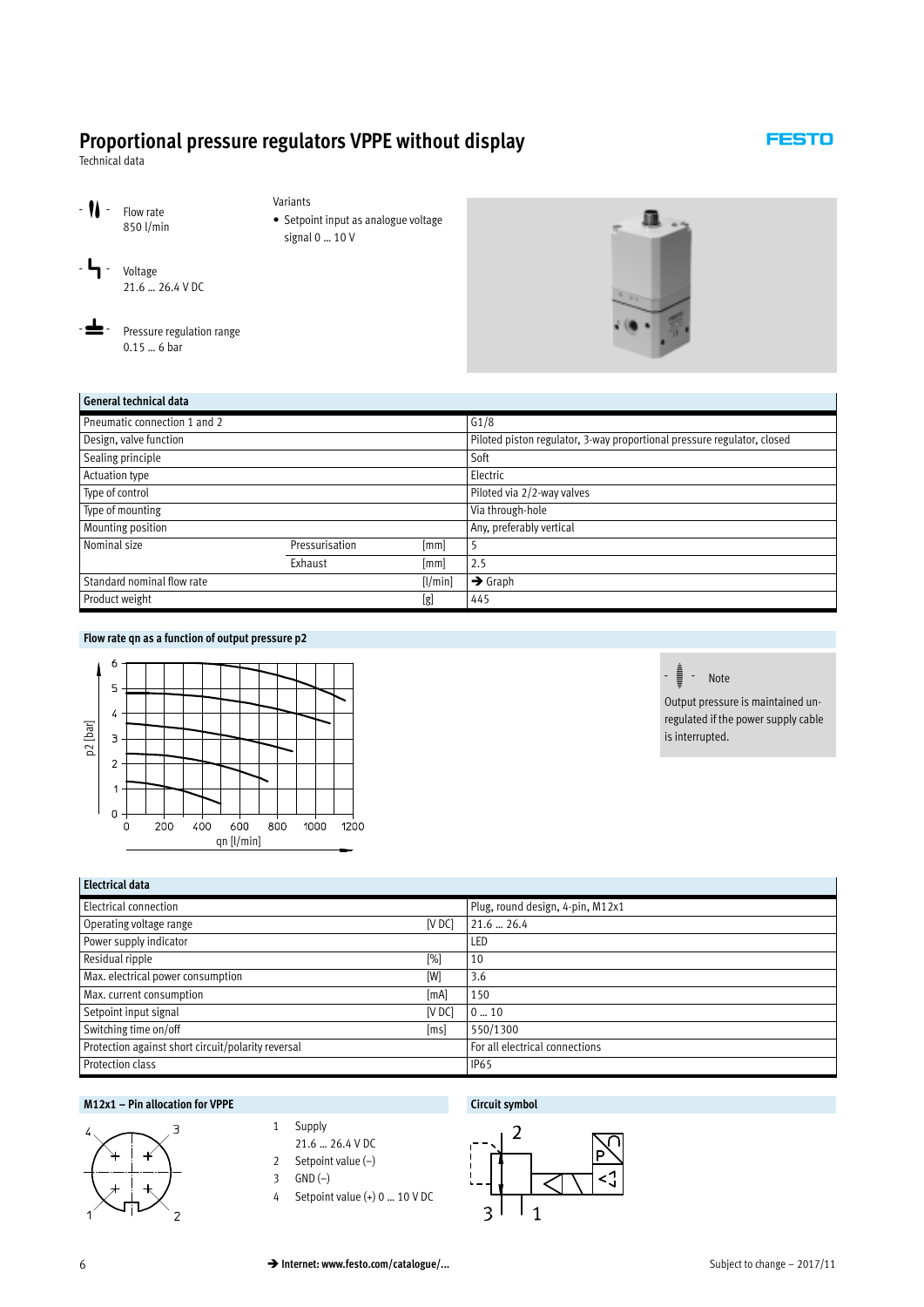FESTO

Technical data

#### **Operating and environmental conditions**

| Operating medium                             |       | Compressed air according to ISO 8573-1:2010 [7:4:4] |
|----------------------------------------------|-------|-----------------------------------------------------|
|                                              |       | Inert gases                                         |
| Note on operating/pilot medium               |       | Lubricated operation not possible                   |
| Supply pressure 1                            | [bar] | 78                                                  |
| Pressure regulation range                    | [bar] | 0.156                                               |
| Max. pressure hysteresis                     | [bar] | 0.15                                                |
| Ambient temperature                          | [°C]  | 1050                                                |
| Temperature of medium                        | [°C]  | 1050                                                |
| Corrosion resistance class CRC <sup>1)</sup> |       |                                                     |
| CE marking (see declaration of conformity)   |       | In accordance with EU EMC Directive <sup>2)</sup>   |
| Certification                                |       | <b>RCM</b> trademark                                |
|                                              |       | c UL us - Listed (OL)                               |

1) Corrosion resistance class CRC 2 to Festo standard FN 940070

Moderate corrosion stress. Indoor applications in which condensation may occur. External visible parts with primarily decorative requirements for the surface and which are in direct contact with the ambient atmo-

sphere typical for industrial applications.<br>2) For information about the applicability of the component see the manufacturer's EC declaration of conformity at: www.festo.com/sp → Certificates.

If the component is subject to restrictions on usage in residential, office or commercial environments or small businesses, further measures to reduce the emitted interference may be necessary.

| <b>Materials</b>  |                         |  |  |  |  |  |
|-------------------|-------------------------|--|--|--|--|--|
| Housing           | Wrought aluminium alloy |  |  |  |  |  |
| Diaphragm         | <b>NBR</b>              |  |  |  |  |  |
| Note on materials | RoHS-compliant          |  |  |  |  |  |

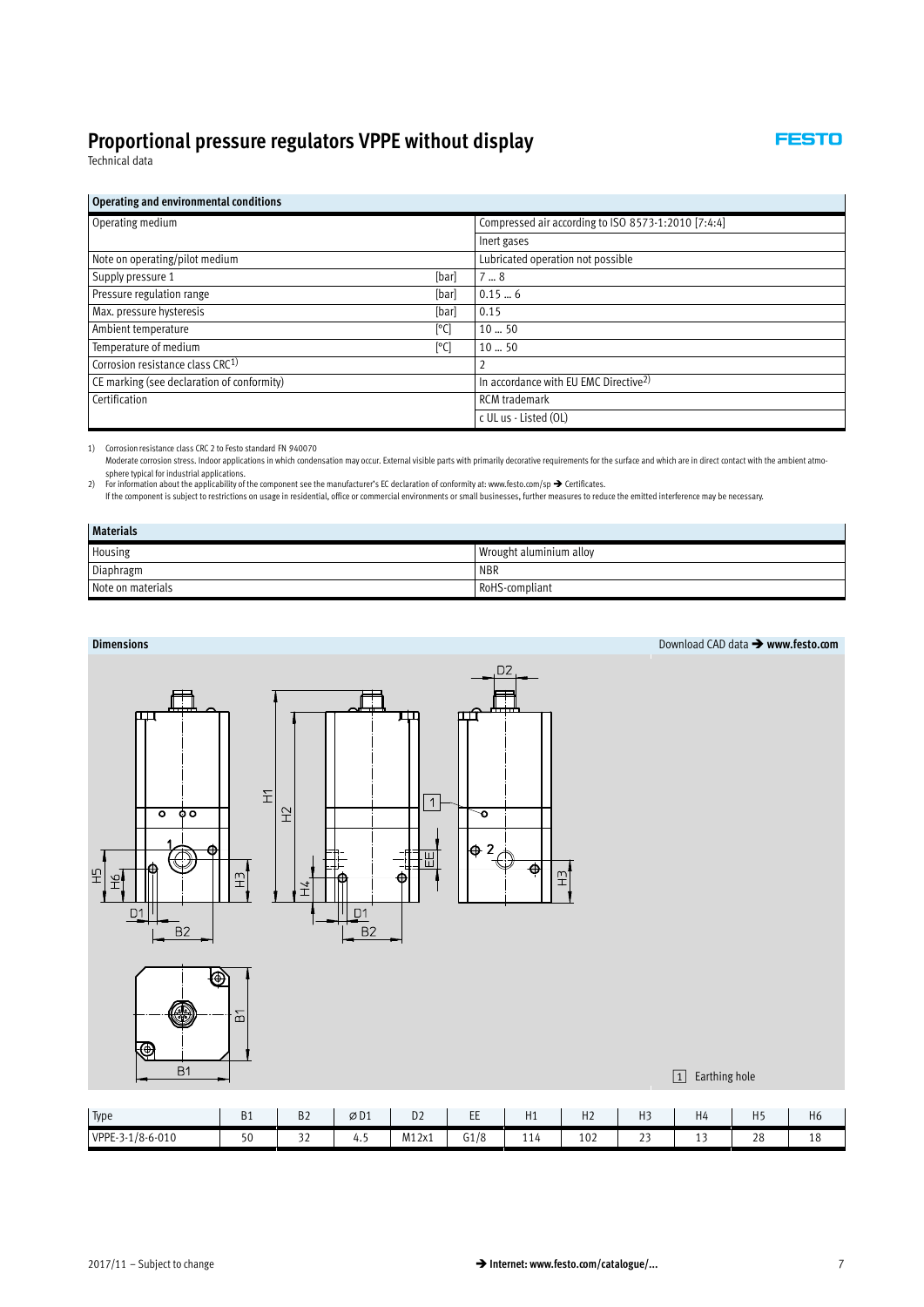**FESTO** 

<span id="page-7-0"></span>Ordering data

| <b>Ordering data</b>                                 |                                                                         |          |                                             |
|------------------------------------------------------|-------------------------------------------------------------------------|----------|---------------------------------------------|
|                                                      | Description                                                             | Part No. | Type                                        |
| Proportional pressure regulator VPPE without display |                                                                         |          |                                             |
| Ô                                                    | · Pressure regulation range: 0  6 bar<br>• Pneumatic connection: G1/8   | 539639   | VPPE-3-1/8-6-010                            |
|                                                      |                                                                         |          |                                             |
| Plug socket with cable                               |                                                                         |          | Technical data $\rightarrow$ Internet: nebu |
|                                                      | • Straight socket, M12x1, 5-pin<br>• Open end, 4-wire, cable length 5 m | 164259   | SIM-M12-4GD-5-PU                            |
|                                                      | • Angled socket, M12x1, 5-pin                                           | 164258   | SIM-M12-4WD-5-PU                            |
|                                                      | • Open end, 4-wire, cable length 5 m                                    |          |                                             |
|                                                      |                                                                         |          |                                             |
| Plug socket                                          |                                                                         |          | Technical data → Internet: sie-gd           |
|                                                      | Straight socket, M12x1, 4-pin                                           | 18494    | SIE-GD                                      |
|                                                      | Angled socket, M12x1, 4-pin                                             | 12956    | SIE-WD-TR                                   |
|                                                      |                                                                         |          |                                             |
| Setpoint module                                      |                                                                         |          | Technical data $\rightarrow$ Internet: mpz  |
|                                                      | Setpoint module for generating $6 + 1$ analogue voltage signals         | 546224   | MPZ-1-24DC-SGH-6-SW                         |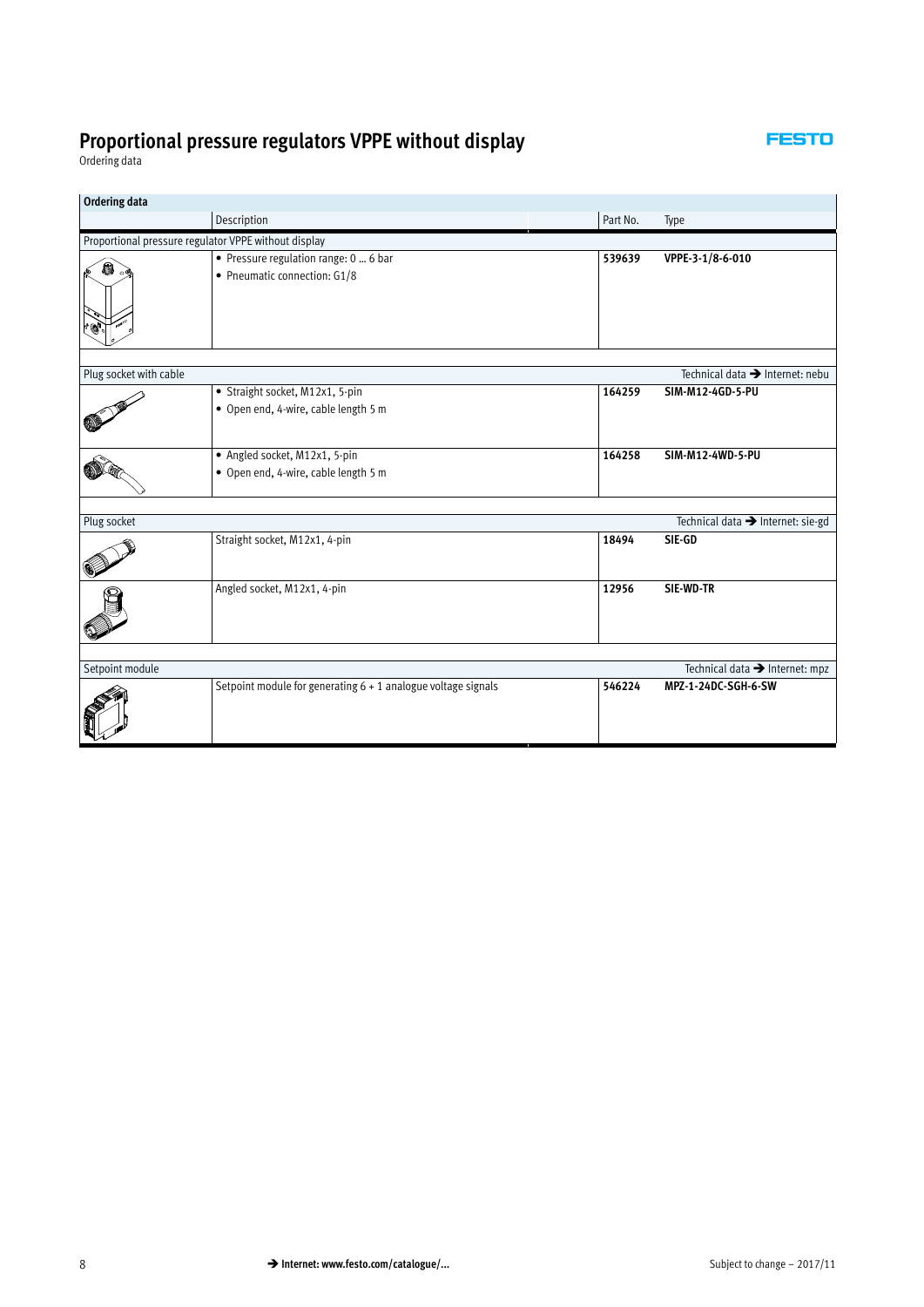

Type codes

|                                     |                                      | <b>VPPE</b> | - | 3 | - | $\mathbf{1}$ | — | 1/8 | 6 | 010 | $\overline{a}$ | E <sub>1</sub> | T |
|-------------------------------------|--------------------------------------|-------------|---|---|---|--------------|---|-----|---|-----|----------------|----------------|---|
|                                     |                                      |             |   |   |   |              |   |     |   |     |                |                |   |
| Type                                |                                      |             |   |   |   |              |   |     |   |     |                |                |   |
| <b>VPPE</b>                         | Proportional pressure regulator with |             |   |   |   |              |   |     |   |     |                |                |   |
|                                     | switching valve head                 |             |   |   |   |              |   |     |   |     |                |                |   |
| <b>Directional control function</b> |                                      |             |   |   |   |              |   |     |   |     |                |                |   |
| 3                                   | 3-way pressure regulator             |             |   |   |   |              |   |     |   |     |                |                |   |
| <b>Valve function</b>               |                                      |             |   |   |   |              |   |     |   |     |                |                |   |
| $\mathbf{1}$                        | Normally closed                      |             |   |   |   |              |   |     |   |     |                |                |   |
| <b>Pneumatic connection</b>         |                                      |             |   |   |   |              |   |     |   |     |                |                |   |
| 1/8                                 | G1/8 female thread                   |             |   |   |   |              |   |     |   |     |                |                |   |
| Pressure regulation range           |                                      |             |   |   |   |              |   |     |   |     |                |                |   |
| $\overline{c}$                      | $0.02$ 2 bar                         |             |   |   |   |              |   |     |   |     |                |                |   |
| 6                                   | $0.06 - 6$ bar                       |             |   |   |   |              |   |     |   |     |                |                |   |
| 10                                  | 0.1  10 bar                          |             |   |   |   |              |   |     |   |     |                |                |   |
| Analogue setpoint input             |                                      |             |   |   |   |              |   |     |   |     |                |                |   |
| 010                                 | $0 - 10V$                            |             |   |   |   |              |   |     |   |     |                |                |   |
| 420                                 | $4 - 20$ mA                          |             |   |   |   |              |   |     |   |     |                |                |   |
| Operator unit                       |                                      |             |   |   |   |              |   |     |   |     |                |                |   |
| E <sub>1</sub>                      | Segmented LED display                |             |   |   |   |              |   |     |   |     |                |                |   |
| Assembly                            |                                      |             |   |   |   |              |   |     |   |     |                |                |   |
| $\overline{\phantom{a}}$            | In-line valve                        |             |   |   |   |              |   |     |   |     |                |                |   |
| T                                   | Common supply manifold assembly      |             |   |   |   |              |   |     |   |     |                |                |   |
|                                     | (mounting rail)                      |             |   |   |   |              |   |     |   |     |                |                |   |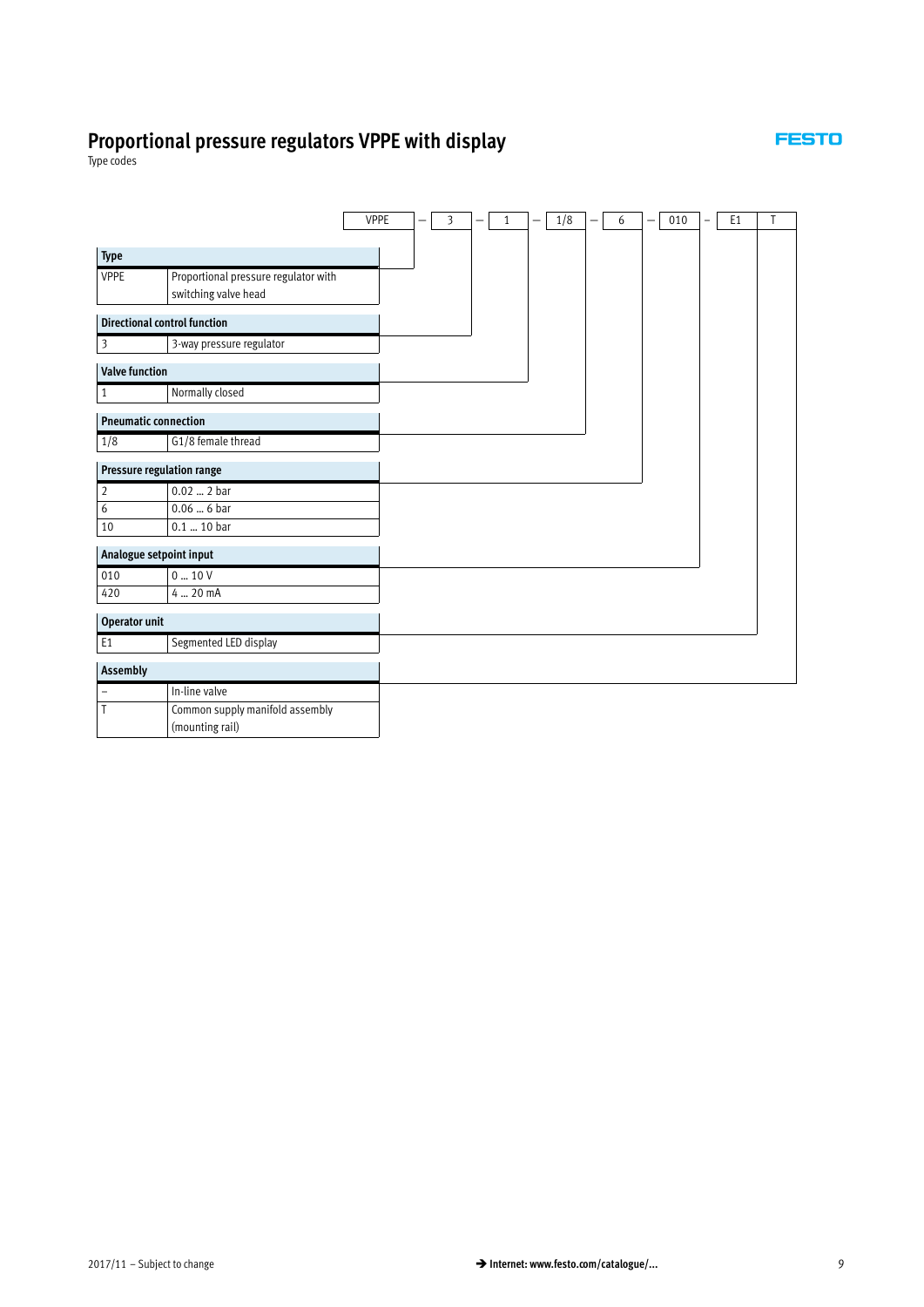<span id="page-9-0"></span>Technical data





21.6 … 26.4 V DC Pressure regulation range 0.02 … 2 bar 0.06 … 6 bar

0.1 … 10 bar

Variants

- Setpoint input as analogue voltage signal 0 … 10 V
- Setpoint input as analogue current signal 4 … 20 mA
- Assembly as in-line valve or on mounting rail
- 3-digit LED display



**FESTO** 

| General technical data       |                |         |                                                                    |
|------------------------------|----------------|---------|--------------------------------------------------------------------|
| Pneumatic connection 1, 2, 3 |                |         | G1/8                                                               |
| Design, valve function       |                |         | Piloted diaphragm regulator, 3-way proportional pressure regulator |
| Sealing principle            |                |         | Soft                                                               |
| Actuation type               |                |         | Electric                                                           |
| Reset method                 |                |         | Mechanical spring                                                  |
| Type of control              |                |         | Piloted via 2/2-way valves                                         |
| Type of mounting             |                |         | Via through-hole                                                   |
| Mounting position            |                |         | Any, preferably vertical                                           |
| Nominal size                 | Pressurisation | [mm]    |                                                                    |
|                              | Exhaust        | [mm]    | 2.5                                                                |
| Standard nominal flow rate   |                | [1/min] | $\rightarrow$ Graphs                                               |
| Product weight               |                | [g]     | 390                                                                |

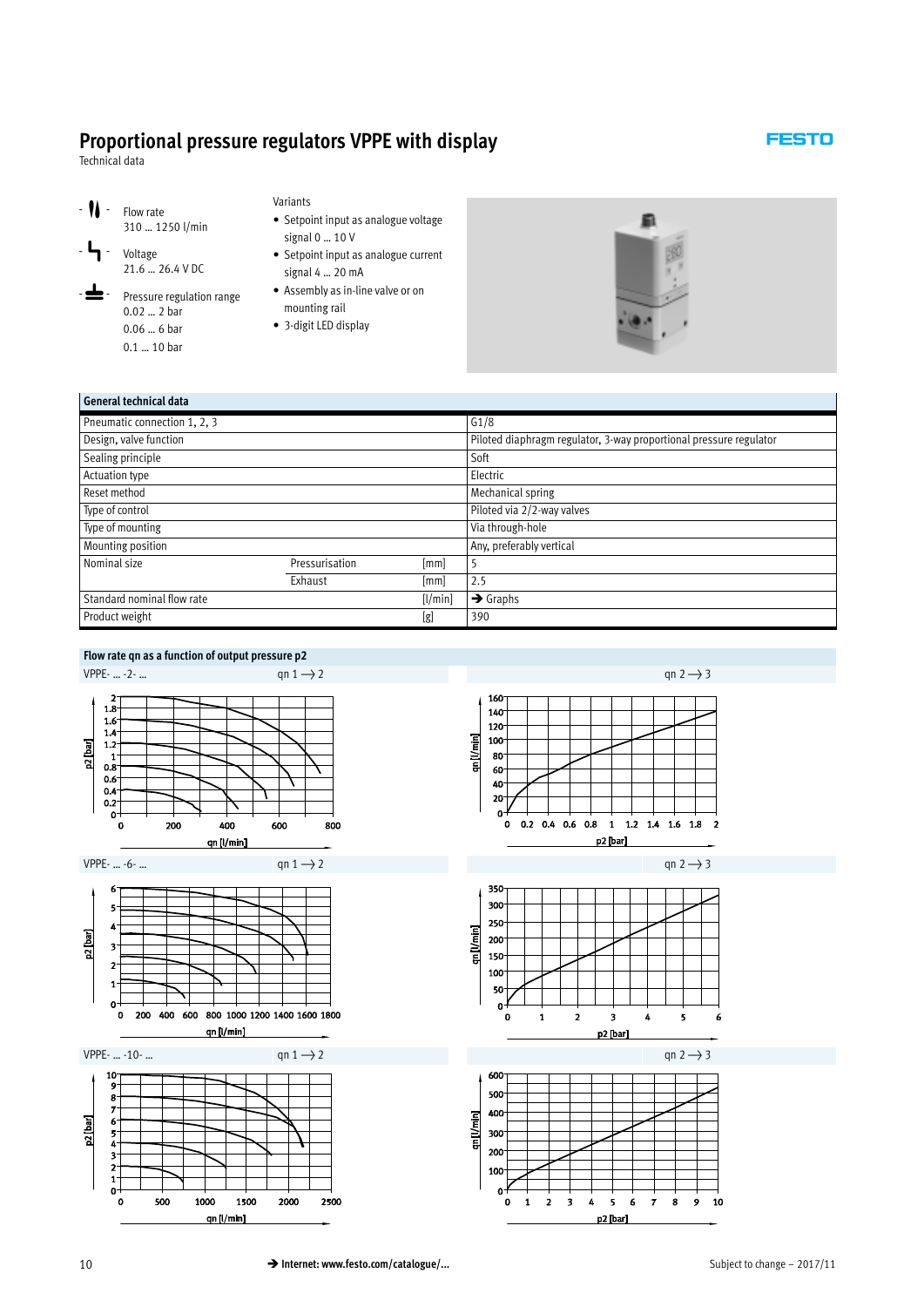FESTO

Technical data

 $\mathbf{r}$ 

| <b>Electrical data</b>                |         |        |                                  |
|---------------------------------------|---------|--------|----------------------------------|
| Electrical connection                 |         |        | Plug, round design, 5-pin, M12x1 |
| Operating voltage range               |         | [V DC] | $21.6 - 26.4$                    |
| Power supply indicator                |         |        | LED                              |
| Residual ripple                       |         | [%]    | 10                               |
| Max. electrical power consumption     |         | [W]    | 4.2                              |
| Analogue signal range                 | Voltage | [V DC] | 010                              |
| Output/input                          | Current | [mA]   | $4 - 20$                         |
| Protection against short circuit      |         |        | For all electrical connections   |
| Switching output                      |         |        | <b>PNP</b>                       |
| Protection against incorrect polarity |         |        | For all electrical connections   |
| Protection class                      |         |        | <b>IP65</b>                      |

#### **Operating and environmental conditions**

| operating and environmental conditions<br>Pressure regulation range<br>[bar] |                                                     | $0.02 - 2$            | 0.066 | $0.1 - 10$ |  |  |  |
|------------------------------------------------------------------------------|-----------------------------------------------------|-----------------------|-------|------------|--|--|--|
| Operating medium                                                             | Compressed air according to ISO 8573-1:2010 [7:4:4] |                       |       |            |  |  |  |
|                                                                              |                                                     | Inert gases           |       |            |  |  |  |
| Note on operating/pilot medium                                               | Lubricated operation not possible                   |                       |       |            |  |  |  |
| Supply pressure 1 <sup>1)</sup>                                              | [bar]                                               |                       |       | 611        |  |  |  |
| Max. pressure hysteresis                                                     | [mbar]                                              | 20                    | 30    | 50         |  |  |  |
| FS (full scale) linearity error                                              | ±1                                                  |                       |       |            |  |  |  |
| FS (full scale) repetition accuracy                                          | 0.5                                                 |                       |       |            |  |  |  |
| Temperature coefficient                                                      | 0.04                                                |                       |       |            |  |  |  |
| Duty cycle                                                                   | 100                                                 |                       |       |            |  |  |  |
| Ambient temperature                                                          | 060                                                 |                       |       |            |  |  |  |
| Temperature of medium                                                        | 1050                                                |                       |       |            |  |  |  |
| Corrosion resistance class                                                   | $2^{2}$                                             |                       |       |            |  |  |  |
| CE marking (see declaration of conformity)                                   | To EU EMC Directive <sup>3)</sup>                   |                       |       |            |  |  |  |
| Certification                                                                | <b>RCM</b> trademark                                |                       |       |            |  |  |  |
|                                                                              |                                                     | c UL us - Listed (OL) |       |            |  |  |  |

1) Supply pressure 1 should always be 1 bar greater than the maximum regulated output pressure. 2) Corrosion resistance class CRC 2 to Festo standard FN 940070

Moderate corrosion stress. Indoor applications in which condensation may occur. External visible parts with primarily decorative requirements for the surface and which are in direct contact with the ambient atmosphere typical for industrial applications.

3) For information about the applicability of the component see the manufacturer's EC declaration of conformity at: www.festo.com/sp  $\rightarrow$  Certificates.

If the component is subject to restrictions on usage in residential, office or commercial environments or small businesses, further measures to reduce the emitted interference may be necessary.

#### **Pin allocation for VPPE with display, M12x1 Circuit symbol**



**Materials**

- 1 Supply 21.6 … 26.4 V DC
- 2 Setpoint value (–)
- 3 GND (–)
- 4 Setpoint value (+) 0 … 10 V DC / 4 … 20 mA
- 5 Actual value output or switching output (can be chosen via the control panel)



| materials         |                                  |
|-------------------|----------------------------------|
| Housing           | Anodised wrought aluminium alloy |
| Note on materials | RoHS-compliant                   |
|                   | Free of copper and PTFE          |
|                   |                                  |

Output pressure remains unregulated if the power supply cable is interrupted.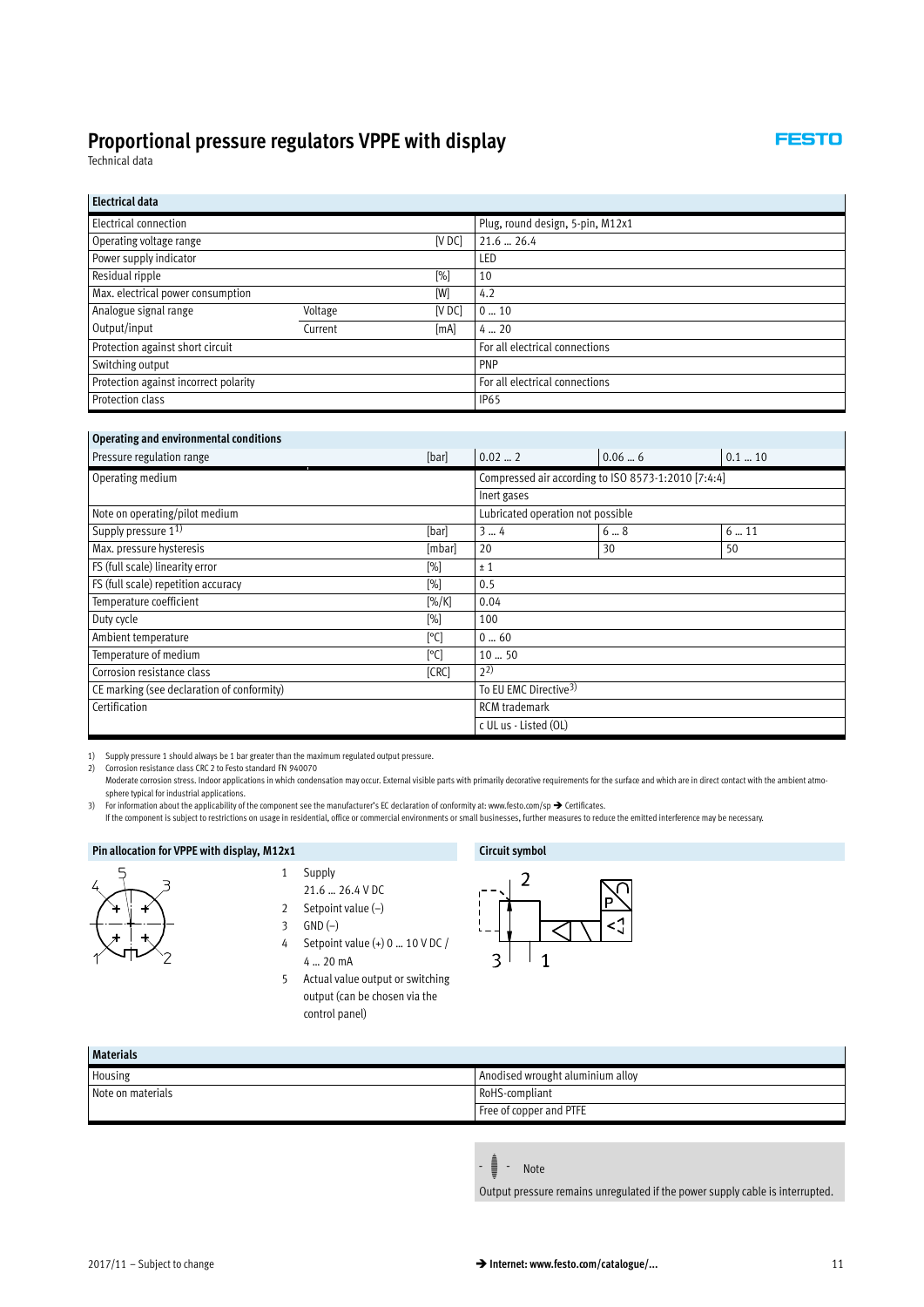#### **FESTO**

Technical data

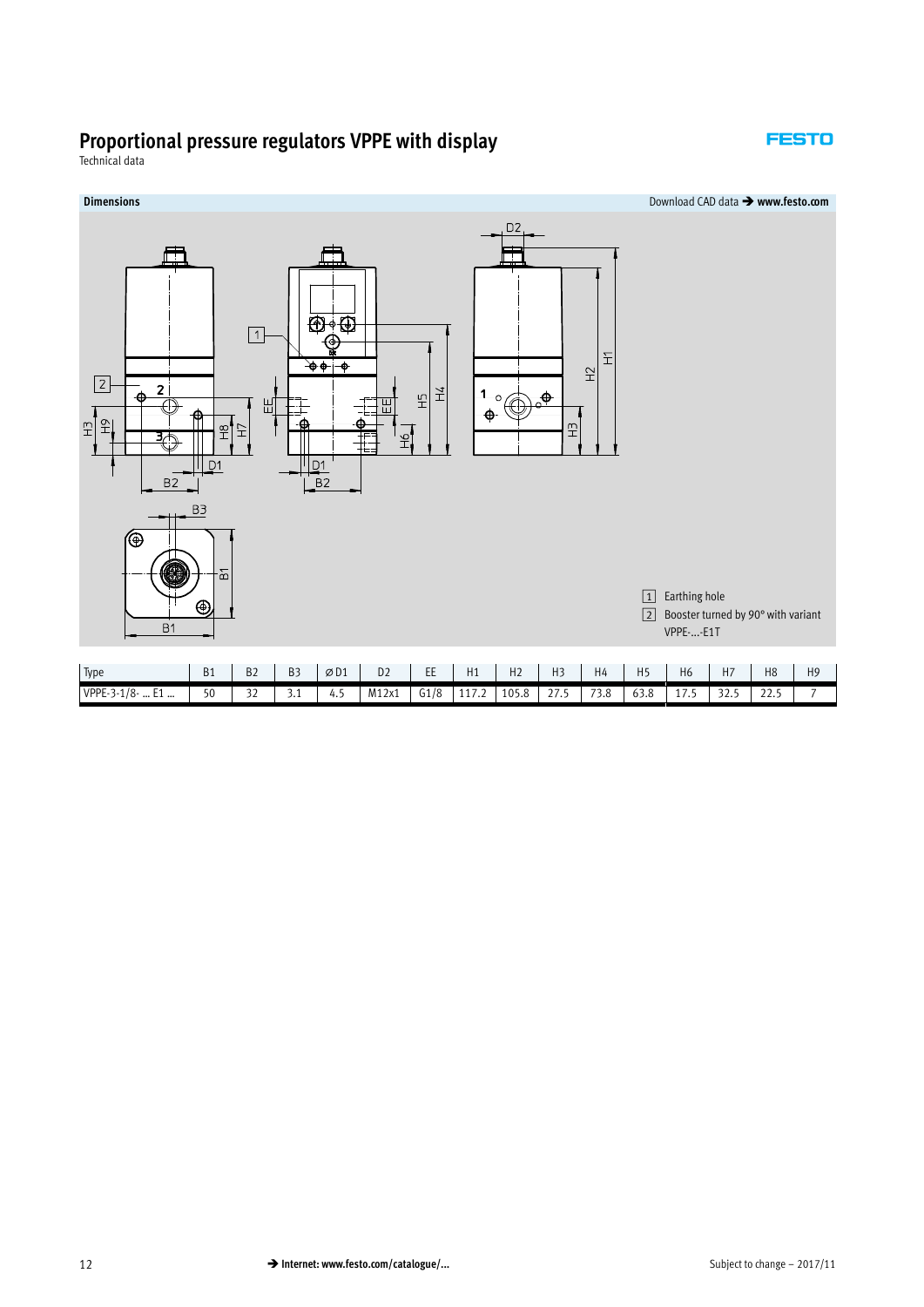**FESTO** 

 $\overline{a}$ 

<span id="page-12-0"></span>Ordering data

| Description                                                        |                  |                       |                                             |
|--------------------------------------------------------------------|------------------|-----------------------|---------------------------------------------|
|                                                                    |                  | Part No.              | Type                                        |
| Proportional pressure regulator VPPE with display                  |                  |                       |                                             |
| Voltage type 0  10 V                                               |                  |                       |                                             |
| Pressure regulation range 0.02  2 bar                              |                  | 557771                | VPPE-3-1-1/8-2-010-E1                       |
|                                                                    |                  | 557777                | VPPE-3-1-1/8-2-010-E1T                      |
| Pressure regulation range 0.06  6 bar                              |                  | 557772                | VPPE-3-1-1/8-6-010-E1                       |
|                                                                    |                  | 567539                | VPPE-3-1-1/8-6-010-E1T                      |
| Pressure regulation range 0.1  10 bar                              |                  | 557773                | VPPE-3-1-1/8-10-010-E1                      |
|                                                                    |                  | 557778                | VPPE-3-1-1/8-10-010-E1T                     |
| Current type 4  20 mA                                              |                  |                       |                                             |
| Pressure regulation range 0.02  2 bar                              |                  | 557774                | VPPE-3-1-1/8-2-420-E1                       |
|                                                                    |                  | 557779                | VPPE-3-1-1/8-2-420-E1T                      |
| Pressure regulation range 0.06  6 bar                              | 557775           | VPPE-3-1-1/8-6-420-E1 |                                             |
|                                                                    |                  | 567540                | VPPE-3-1-1/8-6-420-E1T                      |
| Pressure regulation range 0.1  10 bar                              |                  | 557776                | VPPE-3-1-1/8-10-420-E1                      |
|                                                                    |                  | 557780                | VPPE-3-1-1/8-10-420-E1T                     |
|                                                                    |                  |                       |                                             |
|                                                                    |                  |                       | Technical data $\rightarrow$ Internet: nebu |
| • Straight socket, M12x1, 5-pin                                    | 2.5 <sub>m</sub> | 175715                | SIM-M12-5GD-2,5-PU                          |
| • Open end, 5-wire                                                 |                  |                       |                                             |
|                                                                    |                  |                       | SIM-M12-5GD-5-PU                            |
|                                                                    |                  |                       |                                             |
|                                                                    |                  |                       | Technical data → Internet: mpz              |
| Setpoint module for generating $6 + 1$ analogue<br>voltage signals |                  | 546224                | MPZ-1-24DC-SGH-6-SW                         |
|                                                                    |                  | 5 <sub>m</sub>        | 175716                                      |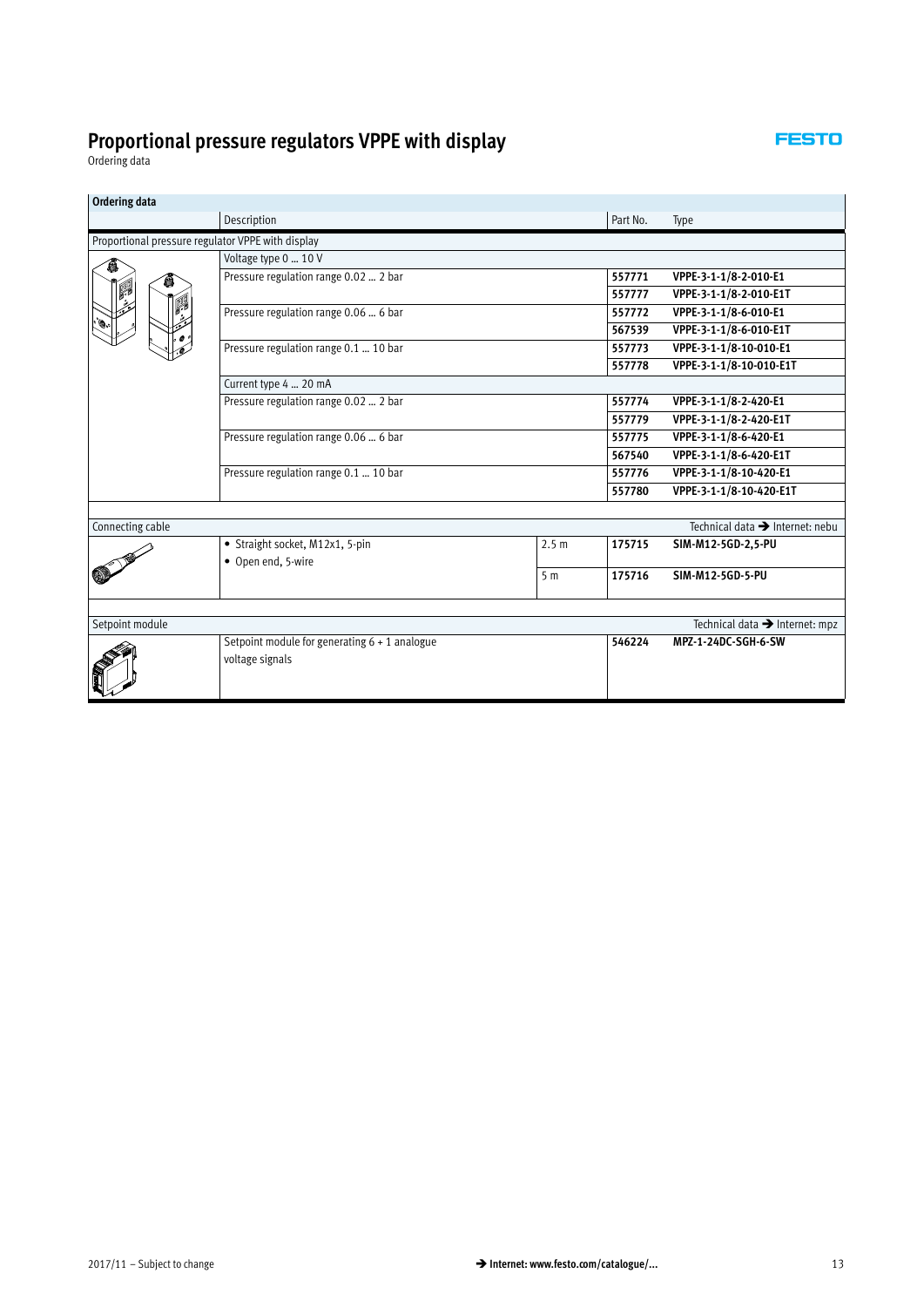## **Mounting rail for proportional pressure regulators VPPE**

Technical data

| General<br>Design                                                                                                                                                                                                                                          |                                                                                                                                                                     |                                                                                                                                                                                                                                                                                                                              |                                                                                                                                                                                     |  |  |
|------------------------------------------------------------------------------------------------------------------------------------------------------------------------------------------------------------------------------------------------------------|---------------------------------------------------------------------------------------------------------------------------------------------------------------------|------------------------------------------------------------------------------------------------------------------------------------------------------------------------------------------------------------------------------------------------------------------------------------------------------------------------------|-------------------------------------------------------------------------------------------------------------------------------------------------------------------------------------|--|--|
| Some selected types of the pressure<br>regulator VPPE can be screwed to a<br>mounting rail. This has the advantage<br>that the mounting rail can be used to<br>create a central compressed air<br>supply.<br>The air can be fed into the mounting<br>rail: | • at one end or<br>• at both ends through end plates,<br>• using an intermediate air supply<br>module (in applications where an<br>increased air rate is required). | The holes for the mounting rail must<br>be drilled according to the assembly<br>instructions. The pressure regulators<br>VPPE are screwed to the mounting rail<br>using the mounting plate. The end                                                                                                                          | plates are screwed to the left and<br>right end faces of the mounting rail.<br>See the assembly instructions for<br>further information:<br>$\rightarrow$ Internet: vppe            |  |  |
| Compressed air supply on the mounting rail                                                                                                                                                                                                                 |                                                                                                                                                                     | Recommendation for compressed air supply                                                                                                                                                                                                                                                                                     |                                                                                                                                                                                     |  |  |
| When using the mounting rail as a<br>central compressed air supply, make<br>sure that the required compressed air<br>supply is guaranteed. Bear in mind                                                                                                    | that an intermediate air supply<br>module needs a valve position. The<br>intermediate air supply module takes<br>up one VPPE valve position.                        | E.g. with tubing $\varnothing$ 16 mm with<br>simultaneous max. flow rate for all<br>valves, the following applies:<br>Compressed air supply - number of<br>valves:<br>$\bullet$ At one end – max, 5 valves<br>$\bullet$ At both ends – max, 10 valves<br>• With intermediate air supply<br>module - max. 5 valves per module | <b>Note</b><br>• Intermediate air supply modules<br>must always be centred on the<br>mounting rail.<br>• Multiple intermediate air supply<br>modules must be evenly<br>distributed. |  |  |
| <b>Note</b><br>Only the following types of propor-<br>tional pressure regulators VPPE can<br>be mounted on mounting rails using<br>a mounting plate:                                                                                                       | • Valve VPPE with LED display.<br>VPPE-3-1/8-6-010<br>• Valve VPPE with display and top<br>part rotated by 90°<br>VPPE-  -E1T                                       | Further information on mounting<br>proportional pressure regulators VPPE<br>as well as intermediate air supply                                                                                                                                                                                                               | modules on mounting rails can be<br>found in the assembly instructions:<br>$\rightarrow$ Internet: vppe                                                                             |  |  |
| Mounting plate (set) materials                                                                                                                                                                                                                             |                                                                                                                                                                     |                                                                                                                                                                                                                                                                                                                              |                                                                                                                                                                                     |  |  |

| .<br>____                           |                         |
|-------------------------------------|-------------------------|
| Plate                               | Wrought aluminium alloy |
| Seals                               | <b>NBR</b>              |
| Screws                              | Steel                   |
| Note on materials                   | RoHS-compliant          |
| [CRC]<br>Corrosion resistance class | $\mathcal{D}1$          |

1) Corrosion resistance class CRC 2 to Festo standard FN 940070

Moderate corrosion stress. Indoor applications in which condensation may occur. External visible parts with primarily decorative requirements for the surface and which are in direct contact with the ambient atmo-<br>sphere ty

#### **Dimensions – Mounting plate**



| $\rightarrow$<br>lype | <b>B1</b> | <b>B2</b> | B <sub>3</sub> | D <sub>1</sub> | $\varnothing$ D <sub>2</sub> | ØD3 | $\varnothing$ D4 | $0^{\circ}$ | H1 | H <sub>2</sub> | H <sub>3</sub> | H4                          | $\mathbf{r}$<br><b></b> | H <sub>6</sub> | --           | . .<br>ᄂᄼ | - -                          | $-4$ |
|-----------------------|-----------|-----------|----------------|----------------|------------------------------|-----|------------------|-------------|----|----------------|----------------|-----------------------------|-------------------------|----------------|--------------|-----------|------------------------------|------|
| VAME-P5-MK            | 10<br>ΙU  | 4.C       | ر د ک          | .<br>M4        | ╰                            | 4.1 |                  |             | -  | 4<br>.         | ົ<br>ر د کال   | $\sim$ $-$<br><u>_, , ,</u> | $\sim$                  |                | $\sim$<br>しい | 41        | $\sim$ $\sim$<br><u>. . </u> |      |

**Download CAD data → www.festo.com** 

#### **FESTO**